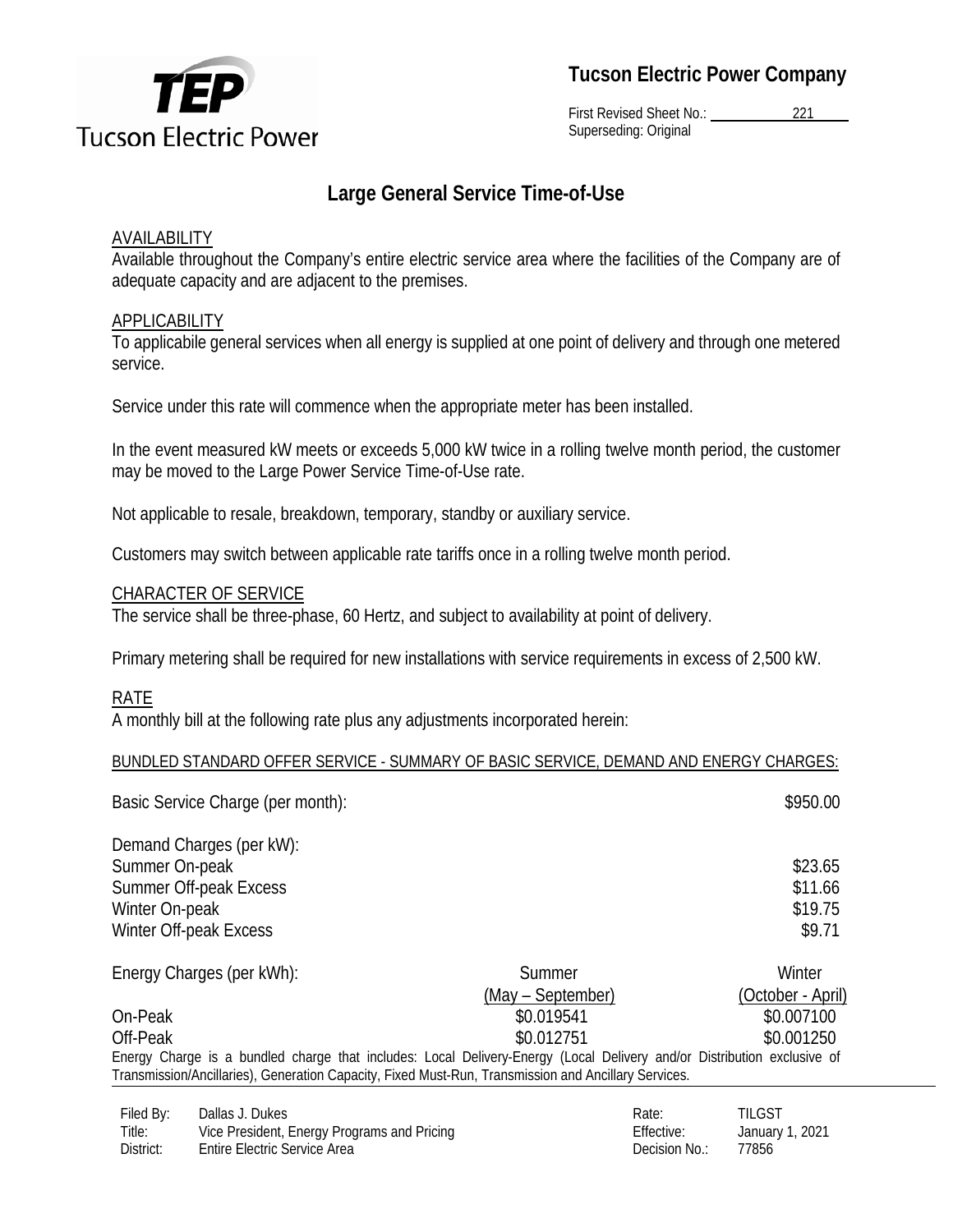

# **Tucson Electric Power Company**

First Revised Sheet No.: 221 - 1 Superseding: Original

| Power Supply Charges (per kWh): | Summer            | Winter            |
|---------------------------------|-------------------|-------------------|
|                                 | (May – September) | (October – April) |
| Base Power Supply On-Peak       | \$0.063696        | \$0.033946        |
| Base Power Supply Off-Peak      | \$0.022871        | \$0.022908        |
|                                 |                   |                   |

The Power Supply Charge is the sum of the Base Power Supply Charge and the Purchased Power and Fuel Adjustment Clause (PPFAC), a per kWh adjustment in accordance with Rider-1-PPFAC. PPFAC reflects increases or decreases in the cost to the Company for energy either generated or purchased above or below the base cost per kWh sold.

#### TIME-OF-USE TIME PERIODS

The Summer On-Peak period is 2:00 p.m. to 8:00 p.m., Monday through Friday (excluding Memorial Day, Independence Day, and Labor Day).

The Winter On-Peak periods are 6:00 a.m. to 10:00 a.m. and 5:00 p.m. to 9:00 p.m., Monday through Friday (excluding Thanksgiving Day, Christmas Day, and New Year's Day).

All other hours are Off-Peak. If a holiday falls on Saturday, the preceding Friday is designated Off-Peak; if a holiday falls on Sunday, the following Monday is designated Off-Peak.

#### BILLING DEMAND

The monthly On-Peak billing demand shall be the greatest of the following:

- 1. The greatest measured 15-minute interval demand read of the meter during the on-peak hours of the billing period;
- 2. 75% of the greatest on-peak period billing demand used for billing purposes in the preceding 11 months;
- 3. The contract capacity or 200 kW, whichever is greater

Additionally, the monthly Off-Peak Excess demand shall be the greatest measured 15-minute interval demand read of the meter during the Off-Peak hours of the billing period that is in excess (i.e. positive incremental amount above) of 150% of that billing period's On-Peak measured demand.

The Company reserves the right to require a Customer to install equipment to maintain an acceptable power factor at the Customer's expense.

The Company may require a written contract with a minimum contract demand and a minimum term of contract.

#### PRIMARY SERVICE

Where service is taken at a primary voltage, a discount of 20.6 cents per kW per month will be applied to the billing demand each month.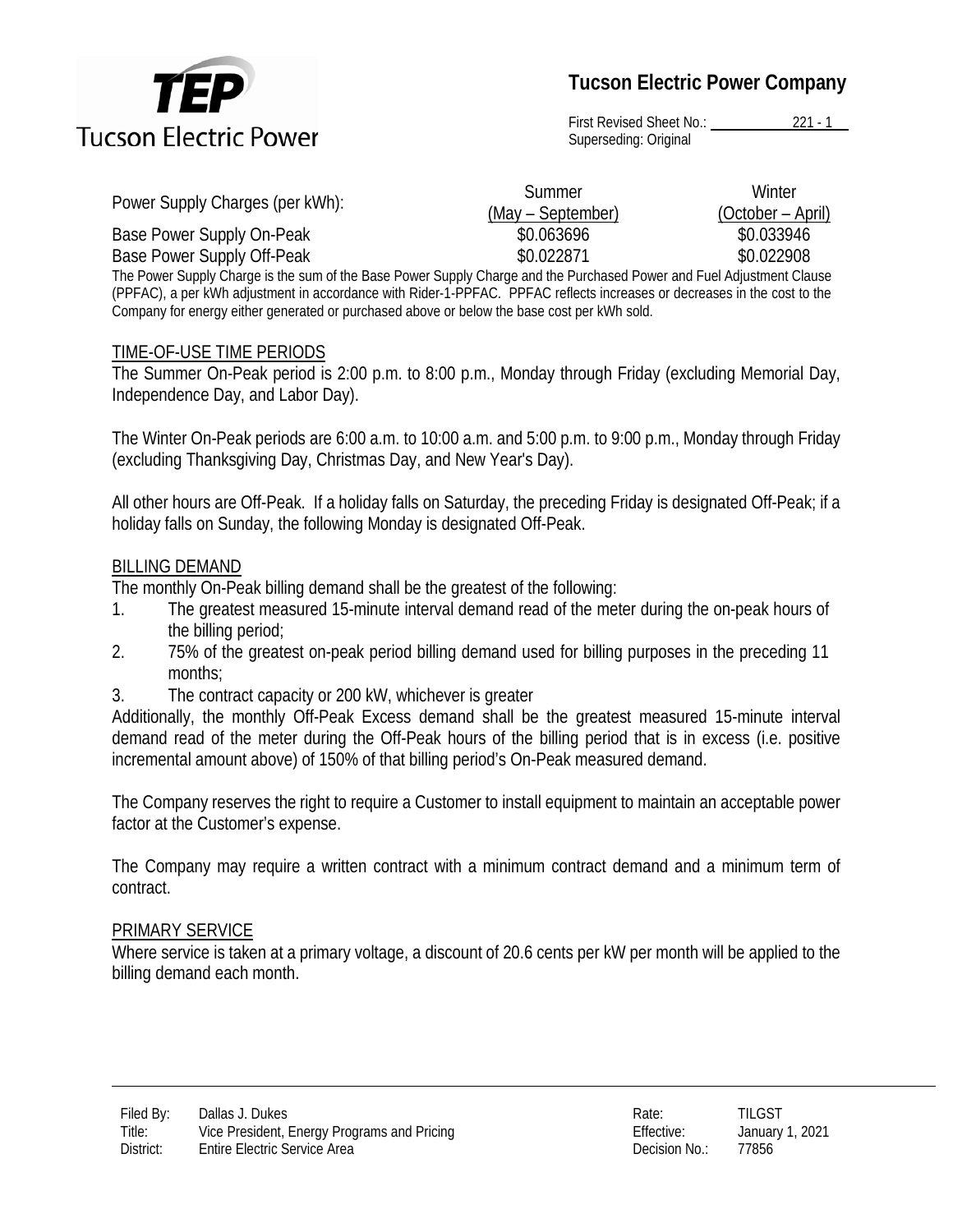



First Revised Sheet No.: 221 - 2 Superseding: Original

# DIRECT ACCESS

A Customer's Direct Access bill will include all unbundled components except those services provided by a qualified third party. Those services may include Metering (Installation, Maintenance and/or Equipment), Meter Reading, Billing and Collection, Transmission and Generation. If any of these services are not available from a third party supplier and must be obtained from the Company, the rates for Unbundled Components set forth in this tariff will be applied to the customer's bill.

# FOR DIRECT ACCESS: ARIZONA INDEPENDENT SCHEDULING ADMINISTRATOR (AZISA) CHARGE

A charge per kWh shall, subject to FERC authorization, be applied for costs associated with the implementation of the AZISA in Arizona.

# TEP STATEMENT OF CHARGES

For all additional charges and assessments approved by the Arizona Corporation Commission see the TEP Statement of Charges which is available on TEP's website at www.tep.com.

# TAX CLAUSE

To the charges computed under the above rate, including any adjustments, shall be added the applicable proportionate part of any taxes or governmental impositions which are or may in the future be assessed on the basis of gross revenues of the Company and/or the price or revenue from the electric energy or service sold and/or the volume of energy generated or purchased for sale and/or sold hereunder.

# RULES AND REGULATIONS

The standard Rules and Regulations of the Company as on file with the Arizona Corporation Commission shall apply where not inconsistent with this rate.

# ADDITIONAL NOTES

Additional charges may be directly assigned to a customer based on the type of facilities (e.g., metering) dedicated to the customer or pursuant to the customer's contract, if applicable. Additional or alternate Direct Access charges may be assessed pursuant to any Direct Access fee schedule authorized.